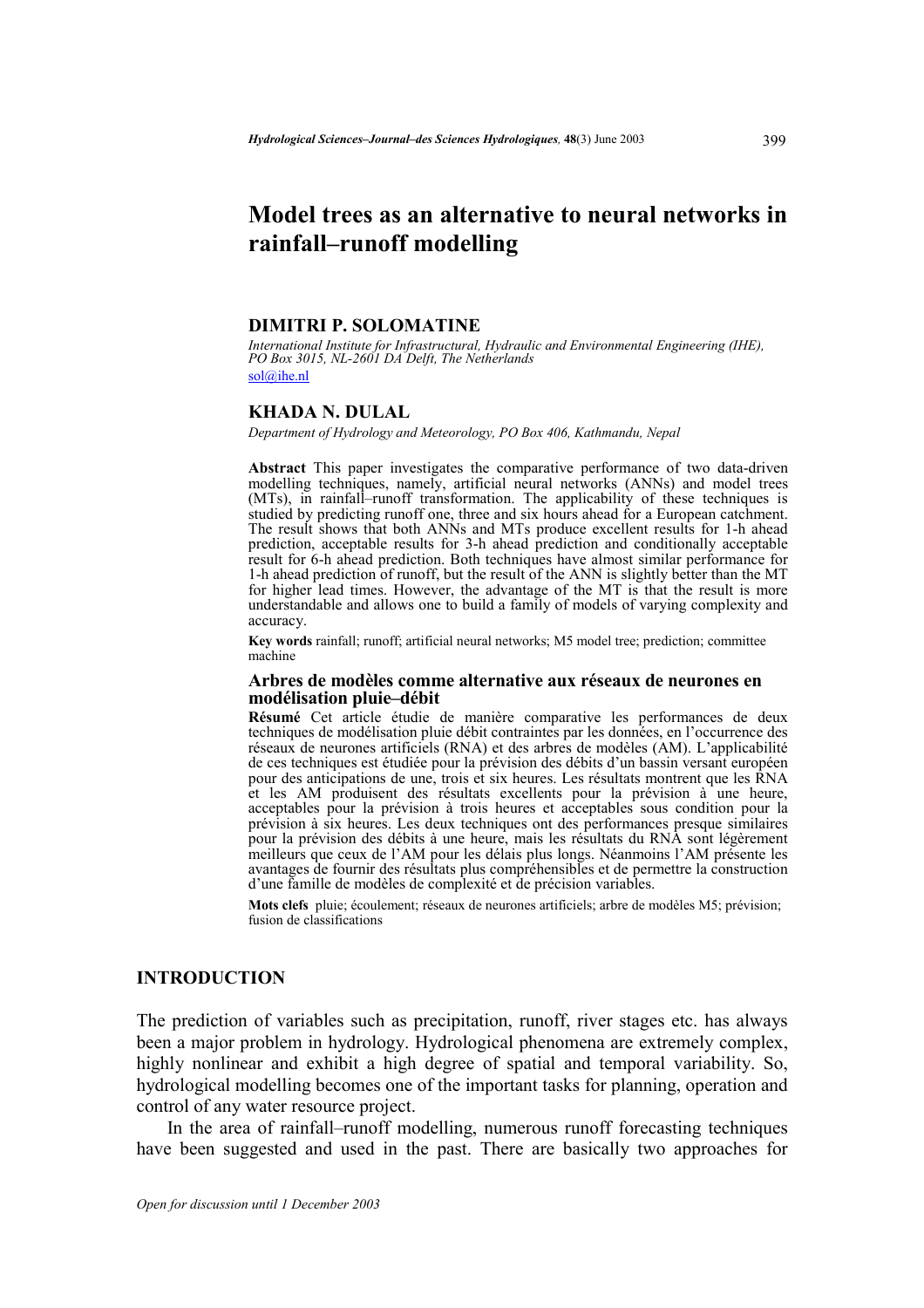hydrological modelling: the theory-driven (conceptual and physically-based) approach, and the data-driven (empirical and black-box) approach often associated by practitioners with statistical modelling. Conceptual models represent the general internal sub-processes and physical mechanisms of the hydrological cycle, without looking at the spatial variability and stochastic properties of the rainfall–runoff process. The parameters are generally assumed as lumped representation of the basin characteristics. Physically-based models are based on the understanding of the underlying physical behaviour of the system (hydrological cycle). Typically, they involve the solution of a system of partial differential equations that represent our best understanding of the flow processes in the watershed. Data-driven (black-box) models treat the hydrological system (such as a watershed) as a black box and try to find a relationship between historical inputs (e.g. rainfall, temperature, etc.) and outputs (e.g. runoff). Traditionally, the data-driven models borrow the techniques developed in such (overlapping) areas as statistics, soft computing, computational intelligence, machine learning and data mining.

 Among many data-driven techniques, the artificial neural network (ANN) is the most widely used. The concept of ANNs is inspired by the biological neural networks of the human brain. Mathematically, an ANN is a complex nonlinear function with many parameters that are adjusted in such a way that the ANN output becomes similar to the measured output on a known data set. The discovery of the back-propagation algorithm for training an ANN has caused a tremendous growth of interest in this field. Within the last decade, one could see a huge advancement due to the development of more sophisticated algorithms and the emergence of powerful computational tools. The applications of ANNs in hydrology can be found in many papers, such as Minns & Hall (1996), Shamseldin (1997), Abrahart & Kneale (1997), Dawson & Wilby (1998), Dibike & Solomatine (1999), Sajikumar & Thandaveswara (1999), Zealand *et al*. (1999), Abrahart & See (2000), Coulibaly *et al.* (2000), Imrie *et al*. (2000), Govindaraju & Rao (2000), Lekkas *et al*. (2001), Persson & Berndtsson (2001), Rajurkar *et al.* (2002), Shamseldin & O'Connor (2001), and Tayfur (2002). One of the disadvantages of ANNs is that for a decision maker it is very difficult to analyse the structure of the resulting ANN and to relate it to the outputs.

 However, there are approaches to numerical prediction that often reach accuracy comparable to that of ANNs. They use piece-wise linear approximations that are much easier to interpret. One method of Friedman (1991) is used in his MARS (multiple adaptive regression splines) algorithm implemented as MARS software. Another, used in this paper, is the machine learning method M5 model tree (Quinlan, 1992) implemented in the Cubist and Weka software packages (Witten & Frank, 2000). An earlier method of Breiman *et al*. (1984) of regression trees (implemented in the CART software) should also be mentioned, but it generates zero-order models (constant output values for subsets of input data) rather than first-order (linear) models.

 However, in hydrology, M5 model trees (MTs) are practically unknown; only one related paper in Slovene language (Kompare *et al*., 1997) was found by the authors. Solomatine (2002) demonstrated the use of MTs in hydrological and other problems, along with other data-driven models.

 The purpose of this paper is to report the application and to investigate the performance of M5 model trees for rainfall–runoff modelling, and to compare this with the performance of ANNs.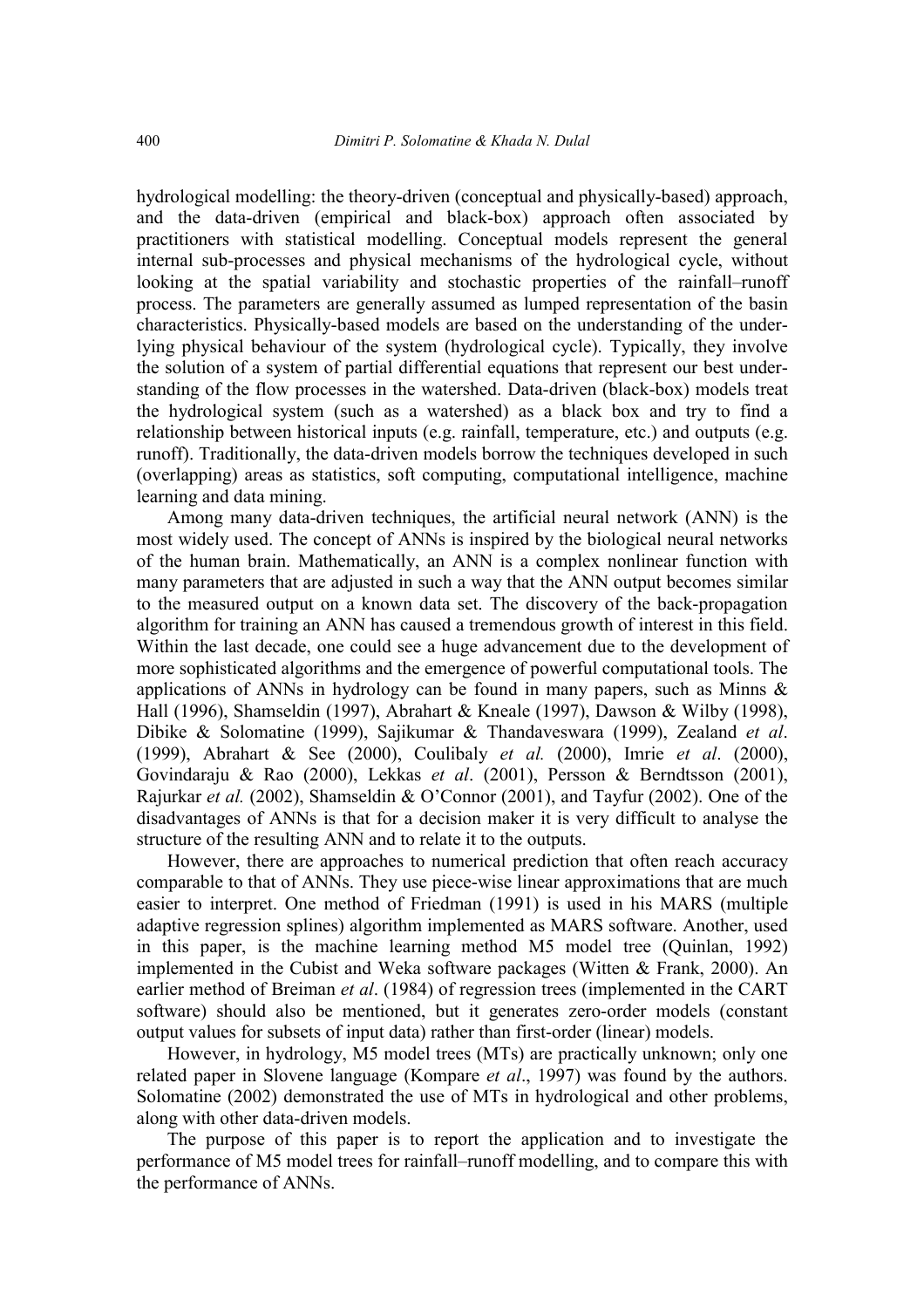#### **M5 MODEL TREE**

This machine-learning technique uses the following idea: split the parameter space into areas (subspaces) and build in each of them a linear regression model. In fact the resulting model can be seen as a modular model, or a committee machine, with the linear models being specialized on the particular subsets of the input space. This idea is not new. Combination of specialized models ("local" models) is used in modelling quite often. One can find a clear analogy between MTs and combination of linear models used in dynamic hydrology already in the 1970s—a notable paper on multilinear models is by Becker & Kundzewicz (1987). However, the M5 model tree approach, based on the principle of information theory, makes it possible to split the multi-dimensional parameter space and to generate the models automatically according to the overall quality criterion; it also allows for varying the number of models. The idea of combining several models with the help of computational intelligence techniques, possibly combining theory- and data-driven, is finding more and more supporters in hydrology (see, for example Xiong *et al*., 2001, where the outputs of hydrological models are combined in a fuzzy system).

 The splitting in MT follows the idea of a decision tree, but instead of the class labels it has linear regression functions at the leaves, which can predict continuous numerical attributes. Model trees generalize the concepts of regression trees, which have constant values at their leaves (Witten & Frank, 2000). So, they are analogous to piece-wise linear functions (and hence nonlinear). Computational requirements for model trees grow rapidly with dimensionality. Model trees learn efficiently and can tackle tasks with very high dimensionality—up to hundreds of attributes. The major advantage of model trees over regression trees is that model trees are much smaller than regression trees, the decision strength is clear, and regression functions do not normally involve many variables.

 The algorithm known as the M5 algorithm is used for inducing a model tree (Quinlan, 1992), which works as follows (Fig. 1). Suppose that a collection *T* of training examples is available. Each example is characterized by the values of a fixed set of (input) attributes and has an associated target (output) value. The aim is to construct a model that relates a target value of the training cases to the values of their input attributes. The quality of the model will generally be measured by the accuracy with which it predicts the target values of the unseen cases.



Fig. 1 The induction of a model tree as a modular model (committee machine).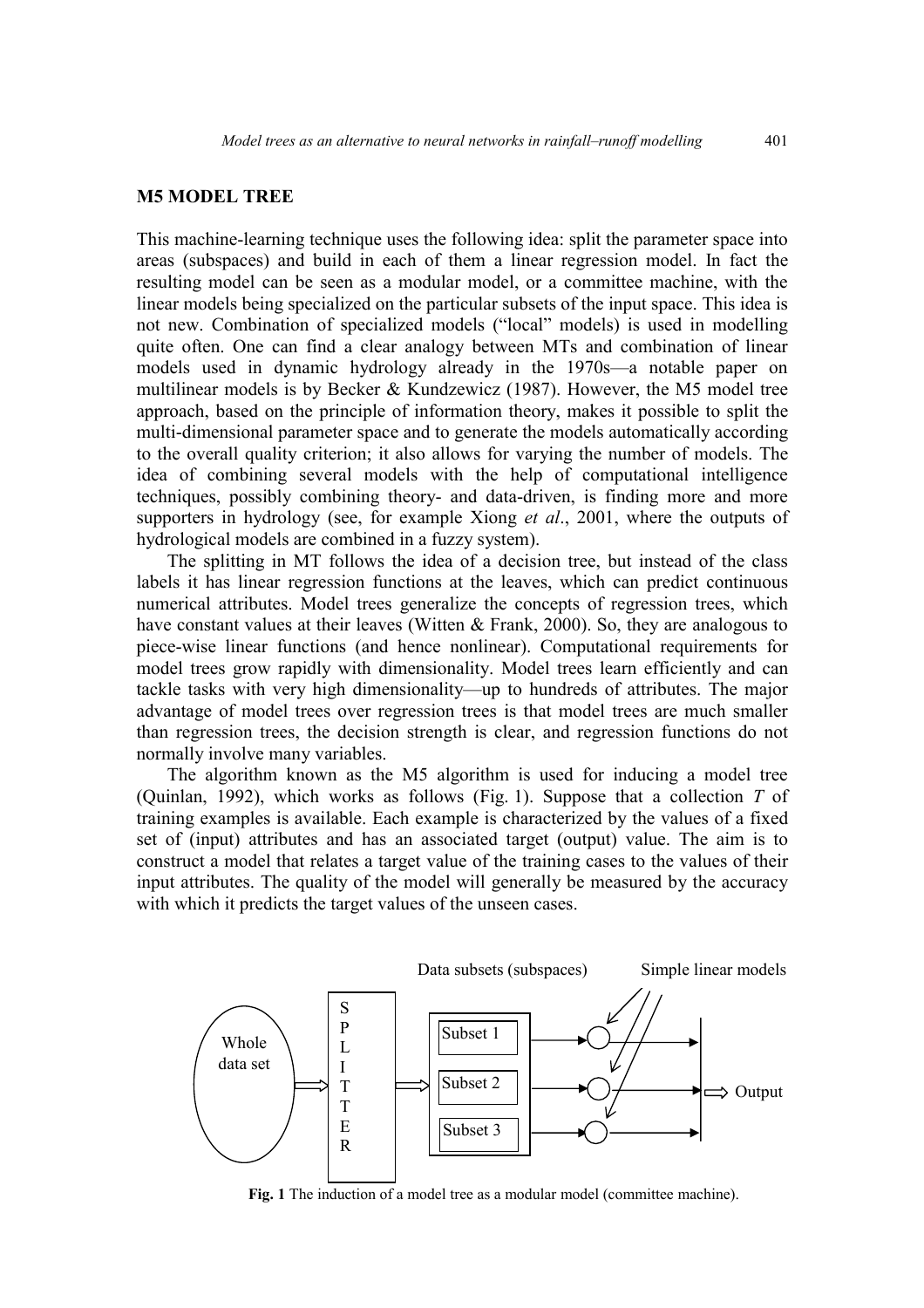Tree-based models are constructed by a divide-and-conquer method. The set *T* is either associated with a leaf, or some test is chosen that splits *T* into subsets corresponding to the test outcomes and the same process is applied recursively to the subsets. The splitting criterion for the M5 model tree algorithm is based on treating the standard deviation of the class values that reach a node as a measure of the error at that node, and calculating the expected reduction in this error as a result of testing each attribute at that node. The formula to compute the standard deviation reduction (*SDR*) is:

$$
SDR = sd(T) - \sum_{i} \frac{|T_i|}{|T|} sd(T_i)
$$
\n(1)

where *T* represents a set of examples that reaches the node; *T<sub>i</sub>* represents the subset of examples that have the *i*th outcome of the potential set; and *sd* represents the standard deviation.

 After examining all possible splits, M5 chooses the one that maximizes the expected error reduction. Splitting in M5 ceases when the class values of all the instances that reach a node vary just slightly, or only a few instances remain. The relentless division often produces over-elaborate structures that must be pruned back, for instance by replacing a subtree with a leaf. In the final stage, a smoothing process is performed to compensate for the sharp discontinuities that will inevitably occur between adjacent linear models at the leaves of the pruned tree, particularly for some models constructed from a smaller number of training examples. In smoothing, the adjacent linear equations are updated in such a way that the predicted outputs for the neighbouring input vectors corresponding to the different equations are becoming close in value. Details of this process can be found in Quinlan (1992) and are given by Witten & Frank (2000).

### **CASE STUDY**

Many experiments have been performed by the authors with ANNs, MTs, and other machine learning techniques for numerical prediction on various data sets. The choice of a case study in hydrology was a bit of a problem since the real-life data often suffer from gaps and inaccuracies and could be inappropriate for testing a data-sensitive method in different regimes. That is why a three-month data set was selected. The set is quite old, but of high quality, high frequency, and it was used previously to compare hydrological models (Franchini & Pacciani, 1991). Since the objective was to build a predictive model, the time resolution of the data set was important: it was found that the reaction time of the catchment was 6 h, that is the much larger available daily data sets could not be used.

 The area for this study is the Sieve River basin, located in the Tuscany region of Italy, which has a drainage area of 822 km<sup>2</sup>. The Sieve is a tributary of the Arno River, having a length of 56 km. The basin covers mostly hills and mountainous areas. The climate of the basin is temperate and humid.

 For this basin, three months of hourly discharge (*Q*), precipitation (*R*) and evapotranspiration (*E*) data were available (December 1959–February 1960, 2160 data points). The data represent various types of hydrological conditions, and flows range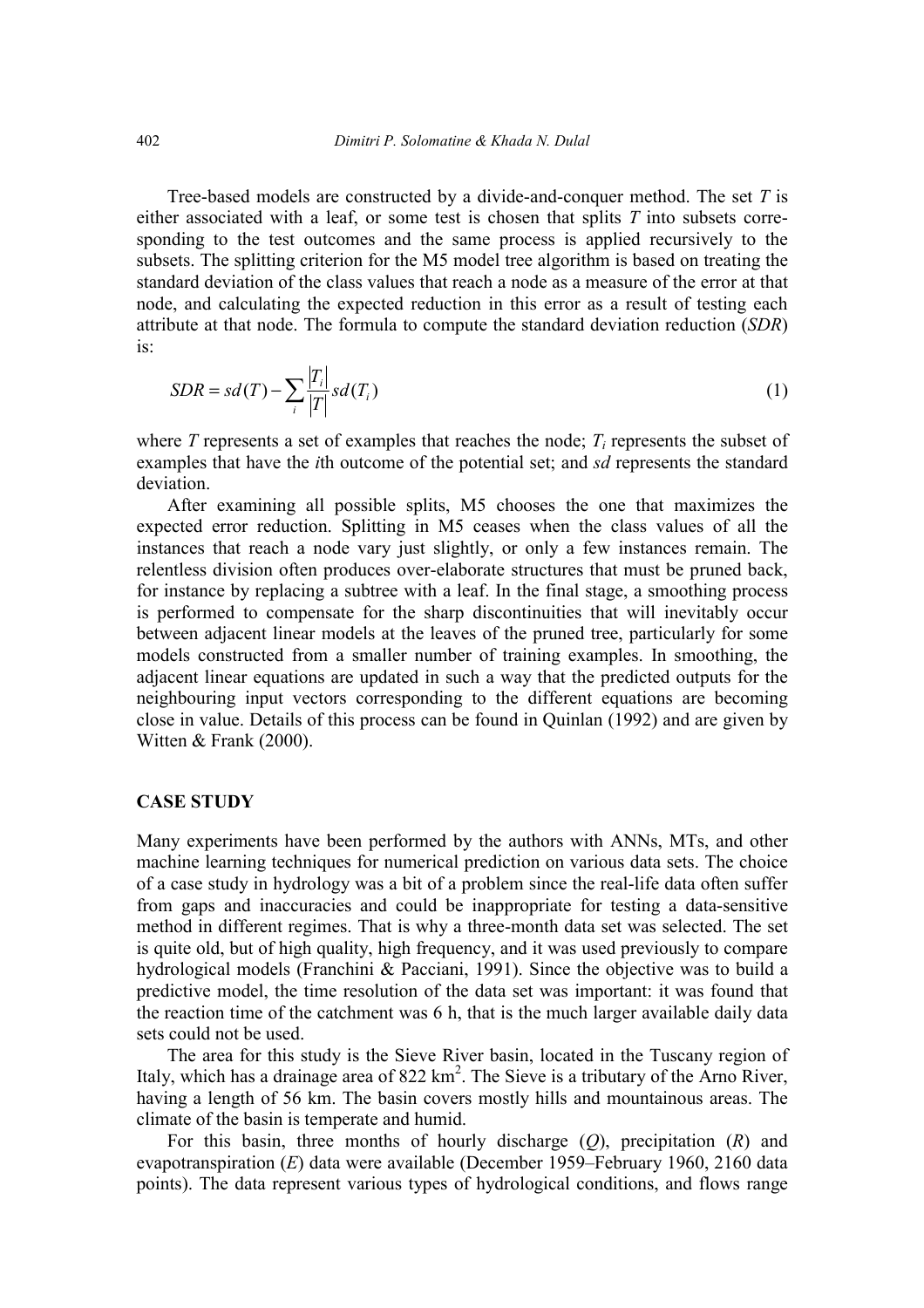

**Fig. 2** Sieve catchment: rainfall and discharge data.

from low to very high (Fig. 2). The supplied data were computed as follows: the discharge data were calculated using rating curves and hourly water levels; mean areal precipitation was calculated by Thiessen polygon method using 11 rainfall stations; the hourly areal evapotranspiration data were calculated using the radiation method.

## **EXPERIMENTS**

#### **Input set preparation**

In general, the goal of a data-driven model (DDM), for example of a regression model or ANN, is to generalize a relationship of the form:

$$
Y^{(m)} = f(X^{(n)})\tag{2}
$$

where  $X^{(n)}$  is an *n*-dimensional input vector consisting of variables  $x_1, \ldots, x_n$ , and  $Y^{(m)}$  is an *m*-dimensional output vector consisting of resulting variables of interest  $y_1, \ldots, y_n$ . In hydrology, the values of  $x_i$  can be causal variables such as rainfall, temperature, previous flows, evaporation etc. and the values of  $y_i$  can be hydrological responses such as runoff.

 The selection of appropriate model inputs is extremely important in any prediction/forecasting model. However, in many DDM applications not enough attention is given to this task. The philosophy that is generally adopted is to include all input variables that might possibly have an influence on the model outputs and to let the DDM determine which inputs are significant. However, presenting a large number of inputs and relying on the DDM to determine the critical model inputs, usually results in the inclusion of insignificant model inputs.

 The choice of input variables is generally based on prior knowledge of causal variables in conjunction with inspections of time series plots of potential inputs and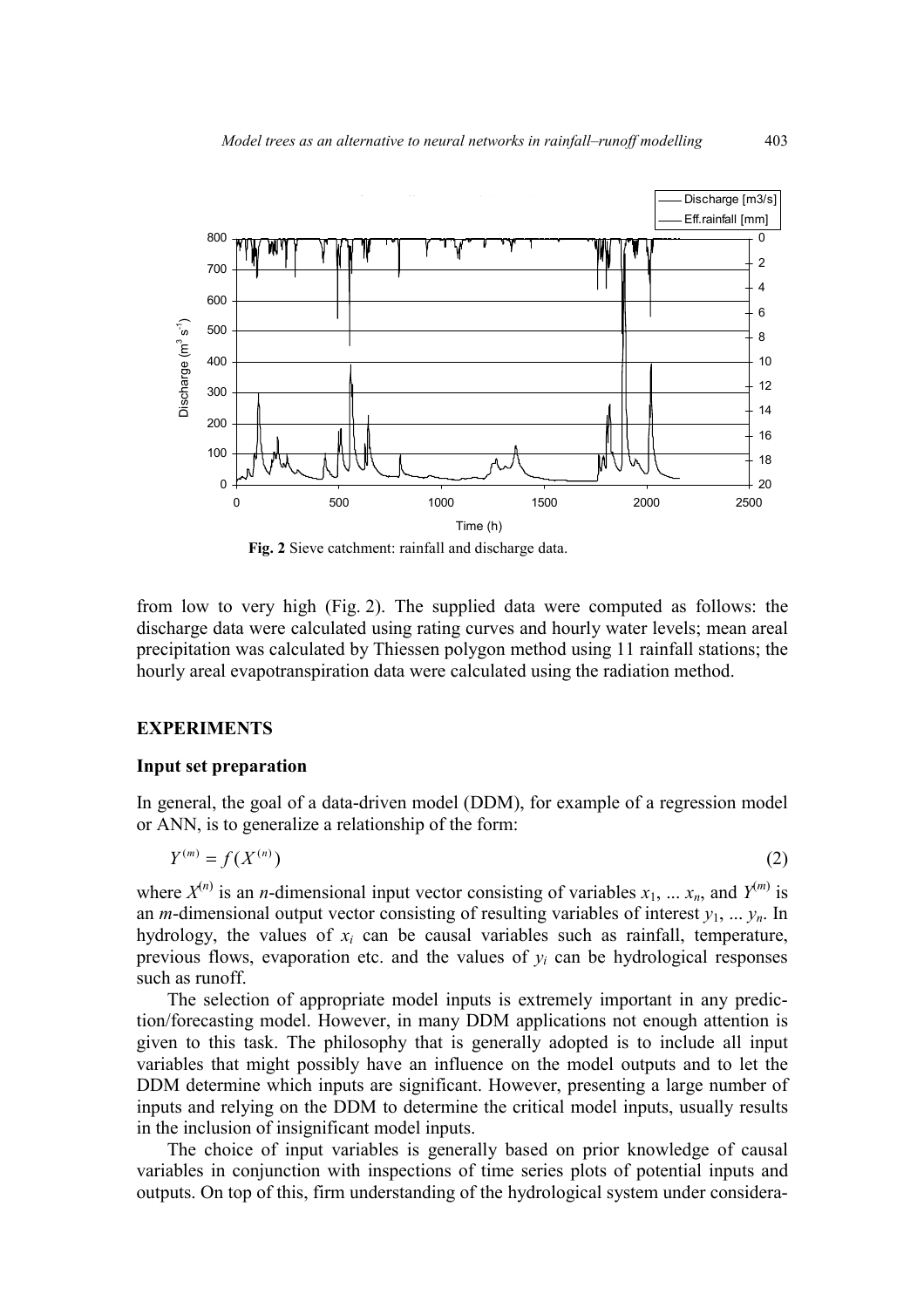tion is an important prerequisite for the successful application of a DDM. After choosing appropriate input variables, the next step is the determination of appropriate lags. Since the flow at any moment is effectively composed of contributions from different sub-areas whose time of travel covers a range of values, the dynamics of the system can be approximated by a set of variables that are properly discretized and lagged with respect to the output to be predicted.

#### **Data analysis of the Sieve catchment for preparation of inputs**

For data-driven modelling of the Sieve catchment, the causal variable is the rainfall, while the hydrological response is the discharge at the outlet. Visualization of the input and output shows that the maximum value of peak-to-peak time lags of rainfall and runoff is close to 7 h. Additional analysis of lags was performed using the average mutual information and cross-correlation analysis of rainfall and runoff. Figure 3 presents the cross-correlation between the rainfall and runoff and it can be seen that it is increasing with the lag, becomes maximum (0.75) at a lag of 6 h and then starts decreasing. So, average lag time of rainfall for this catchment is considered to be 6 h.

 Besides rainfall, the previous flows can also be used as input variables in the DDM, since they also have a high correlation with the future flows (see Fig. 3). An additional reason to consider the past flow is this: as the rainfall data contain a number of zero values, the condition of rainfall and no-rainfall is difficult to identify by DDM with only rainfall time series as inputs. In such a case, the previous river flows provide an indication as to whether rain has occurred or not. Also, such flows add further information in that the longer the interval of zero input, the more the output decreases.

 From the cross-correlation analysis between the evaporation and discharge it results that correlation is very low; this indicates that evaporation has little effect on the runoff of the catchment. Therefore, instead of using evaporation and rainfall as



**Fig. 3** Correlation analysis.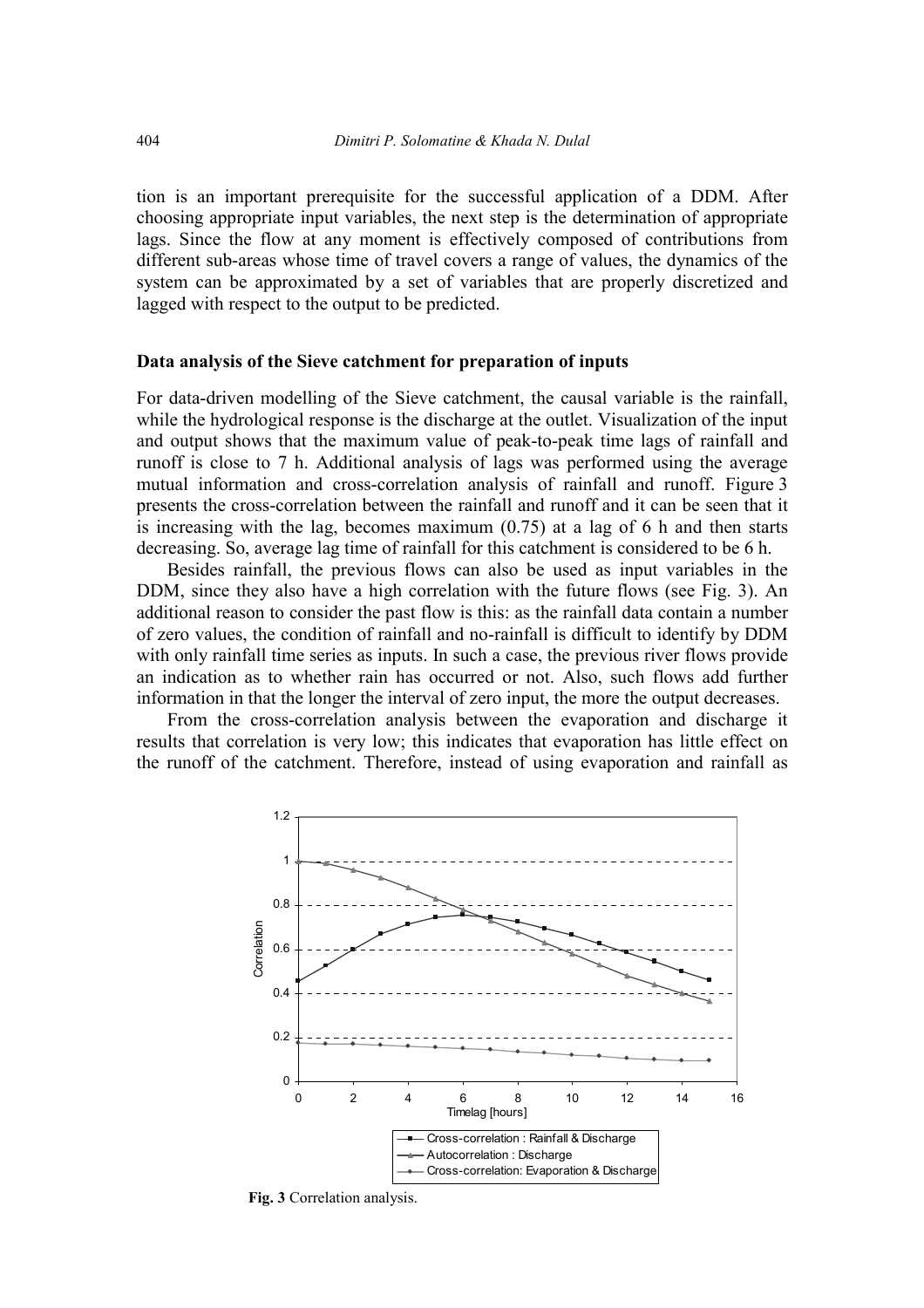separate inputs, effective rainfall (rainfall minus evaporation for rainfall greater than evaporation and zero otherwise) will be used as the input in this study.

### **ANN model set up**

The meaning of the symbols used is as follows:

- *RE<sub>t-τ</sub>* Effective rainfall,  $\tau$  = lag time (0, 1, 2, ... h)
- *Qt* Discharge at time *t*
- $Q_{t-k}$  Discharge at time  $t-k, k = 1, ..., 6$

 Software packages NeuralMachine (2002) and NeuroSolutions (2002) were used for the ANN modelling. A multi-layered perceptron (MLP) network trained with the back-propagation algorithm was used because of its simplicity and capability to learn the rainfall–runoff relationship. A nonlinear activation function, the hyperbolic tangent function (bounded between  $-1$  and  $+1$ ) was used in the hidden layer. The linear activation function was used in the output layer because it is unbounded and is able, to a certain extent, to extrapolate beyond the range of the training data. The number of hidden nodes was determined by trial-and-error optimization (performed automatically by software). For training, the back-propagation algorithm was used with momentum rule with the stopping after 5000 epochs or when the mean squared error (*MSE*) reached 0.0001. The first 300 points were used for verification (from 1 December 1959, 07:00 to 13 December 1959, 18:00) and the remaining points for training (from 13 December 1959, 19:00 to 28 February 1960, 00:00). It can be seen that the verification data set includes highly variable data with both low and high flows, which is important for the proper model testing.

The summary of the trained ANNs is presented in Table 1.

| Input variables                                                                                             | Output variable     | Hidden nodes |
|-------------------------------------------------------------------------------------------------------------|---------------------|--------------|
| $RE_{t_1}$ , $RE_{t-1}$ , $RE_{t-2}$ , $RE_{t-3}$ , $RE_{t-4}$ , $RE_{t-5}$ , $Q_t$ , $Q_{t-1}$ , $Q_{t-2}$ | $\mathcal{Q}_{t+1}$ |              |
| $RE_{t_1}$ , $RE_{t-1}$ , $RE_{t-2}$ , $RE_{t-3}$ , $Q_t$ , $Q_{t-1}$                                       | $Q_{t+3}$           |              |
| $RE_t$ , $O_t$                                                                                              | $Q_{t\pm 6}$        |              |

**Table 1** ANN experiment summary.

#### **MT model set up**

For the model tree (MT), the same sets of input–output, and training and verification data were considered as for the ANN. For MT learning, the Weka software (Witten  $\&$ Frank, 2000) was used. A summary of the generated MTs is presented in Table 2.

**Table 2** MT experiment summary.

| Input variables                                                                                             | Output variable     | Linear models |
|-------------------------------------------------------------------------------------------------------------|---------------------|---------------|
| $RE_{t_1}$ , $RE_{t-1}$ , $RE_{t-2}$ , $RE_{t-3}$ , $RE_{t-4}$ , $RE_{t-5}$ , $Q_t$ , $Q_{t-1}$ , $Q_{t-2}$ | $\mathcal{Q}_{t+1}$ |               |
| $RE_t, RE_{t-1}, RE_{t-2}, RE_{t-3}, Q_t, Q_{t-1}$                                                          | $Q_{t+3}$           |               |
| $RE_t$ , $O_t$                                                                                              | $Q_{t+6}$           |               |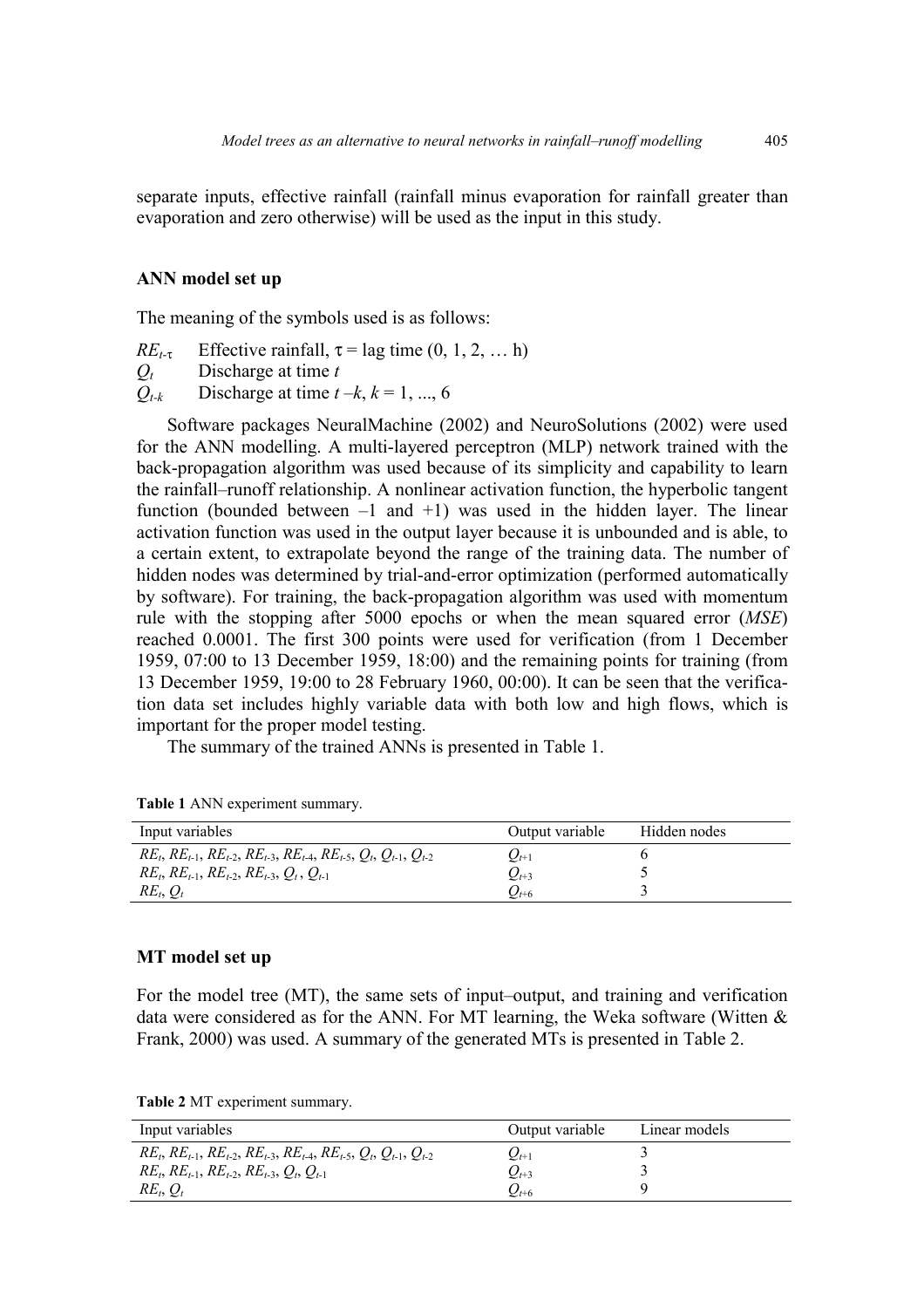#### **RESULTS AND DISCUSSIONS**

Table 3 presents the performance statistics, and Fig. 4(a), (b) and (c) shows the predicted and observed hydrographs, for both methods from the verification data set.

| Prediction          | ANN:<br><i>RMSE</i><br>$\mathrm{m}^3$ s <sup>-1</sup> | <i>NRMSE</i><br>$-1$<br>m <sup>2</sup><br>S | COE    | MT:<br><b>RMSE</b><br>$S^{-1}$<br>$m^3$ | <i>NRMSE</i><br>$S^{-1}$<br>m <sup>2</sup> | <i>COE</i> |
|---------------------|-------------------------------------------------------|---------------------------------------------|--------|-----------------------------------------|--------------------------------------------|------------|
|                     | 5.175                                                 | 0.106                                       | 0.9886 | 3.612                                   | 0.074                                      | 0.9944     |
| $\mathcal{Q}_{t+1}$ | 11.353                                                | 0.234                                       | 0.9452 | 12.548                                  | 0.258                                      | 0.9331     |
| $Q_{t+6}$           | 19.402                                                | 0.399                                       | 0.8401 | 21.547                                  | 0.443                                      | 0.8028     |

**Table 3** Comparison of errors for the verification data set.

### **Prediction of runoff one hour ahead**

The result of the experiment confirms the fact that the ANN is capable of identifying the rainfall–runoff relationships for a catchment quite well. The error statistics support this statement with high values of the coefficient of efficiency (*COE*), and low values of root mean squared error (*RMSE*) and normalized root mean squared error (*NRMSE*) for verification data, which implies a good model fit. The visualization (Fig. 4(a)) shows that both the low flows and the high flows are reproduced well by the model.

 The result of MT modelling for the same set of inputs indicates that the prediction of  $Q_{t+1}$  using the MT is performed quite well for the high flows as well as the low flows. The modelling error for verification shows low *RMSE* and *NRMSE* and high values of *COE*, indicating a good model performance.

 There were several models built, but even the simplest model with only three equations appeared to be very accurate:

 $Q_t \le 59.4$ :  $|$   $Q_t \leq 32.5$  : LM1 (1011/1.64%)  $|$   $Q_t$  > 32.5 : LM2 (396/6.15%) *Qt* > 59.4 : LM3 (447/23.5%)

The following are the generated linear models:

| $LM1$ : | $Q_{t+1} = 0.0374 + 0.0181RE_t + 0.0535RE_{t-1} + 0.00873RE_{t-2}$    |
|---------|-----------------------------------------------------------------------|
|         | + $0.0384RE_{t-3}$ + $1.01Q_t$ – $0.0127Q_{t-1}$ + $0.00311Q_{t-2}$   |
| $LM2$ : | $Q_{t+1} = -0.456 + 0.0287RE_t + 1.73RE_{t-1} + 0.0407RE_{t-2}$       |
|         | $+7.38RE_{t-3} + 1Q_t - 0.0127Q_{t-1} + 0.00311Q_{t-2}$               |
| $LM3$ : | $Q_{t+1} = 2.97 + 2.47RE_t + 4.98RE_{t-1} - 0.0389RE_{t-2} + 1.75Q_t$ |
|         | $-1.08Q_{t-1} + 0.265Q_{t-2}$                                         |

The performance of both of the techniques for 1-h ahead prediction of runoff is excellent, and comparatively the MT result is slightly better in terms of goodness of fit. It may be noted that the MT model is transparent, i.e. any resulting runoff value can be easily checked. The MT model automatically finds the regimes in the system, which in this case can be interpreted as low  $(\leq 32.5 \text{ m}^3 \text{ s}^{-1})$ , medium  $(\leq 59.4 \text{ m}^3 \text{ s}^{-1})$  and high flows. Each of the regimes is described by a separate linear model.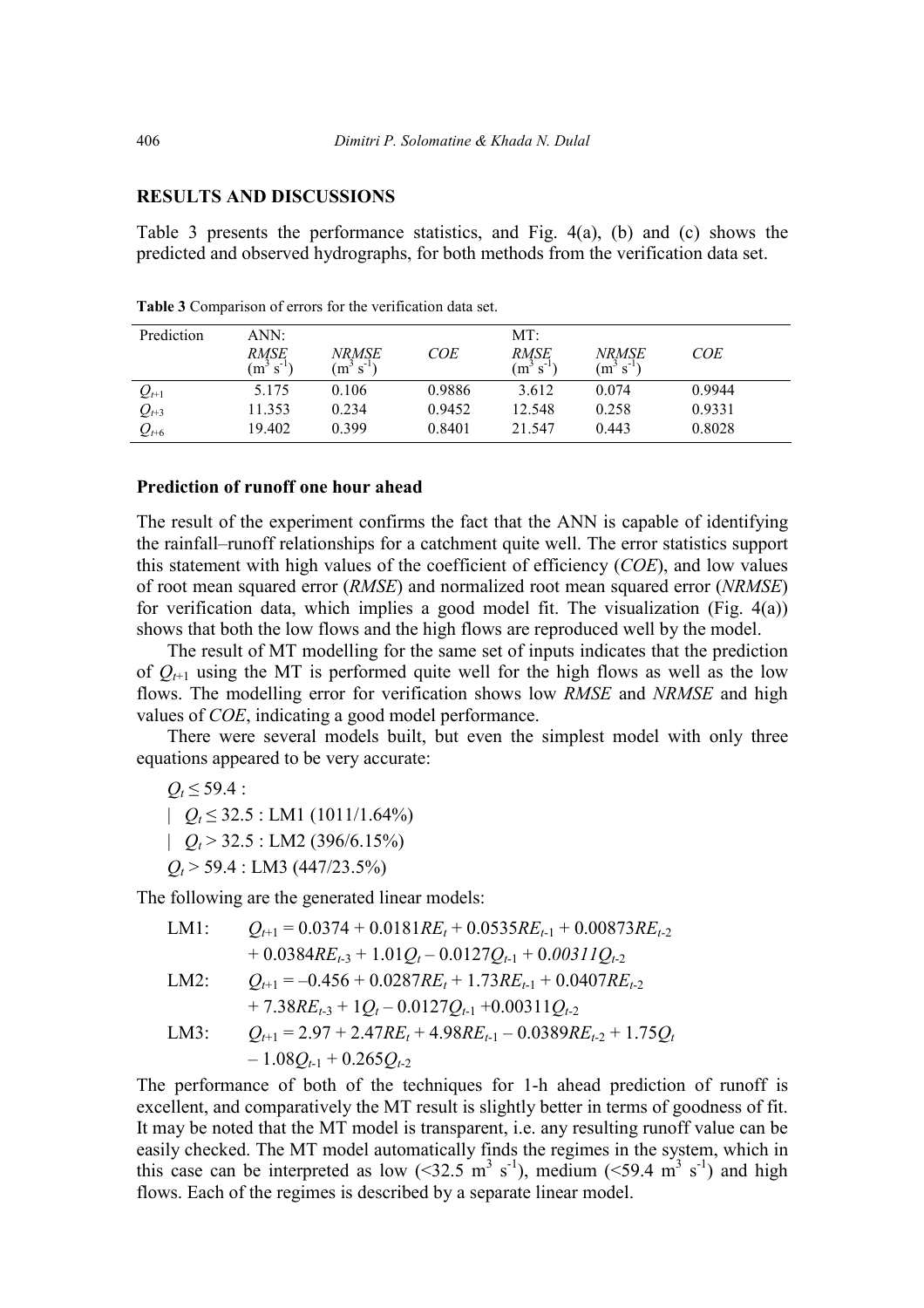

**Fig. 4** Prediction of (a)  $Q_{t+1}$ ; (b)  $Q_{t+6}$ ; and (c)  $Q_{t+3}$  using ANNs and MTs.

### **Prediction of runoff three hours ahead**

In the second experiment of runoff modelling, an ANN was applied to the prediction of the runoff of the Sieve River 3 h ahead  $(Q_{t+3})$ . The visualization (Fig. 4(b)) shows that the low-flow values are estimated well, while the ANN model encounters some difficulties in predicting peak flows. It seems that the runoff values computed by the ANN for medium peaks are more affected by the value of  $RE_t$ . As  $RE_t$  increases,  $Q_{t+3}$ also increases and *vice versa*. That may be the reason for the oscillations in the medium peaks. For the highest peak, both rising and falling limbs of the hydrograph are captured well, but the peak magnitude is slightly underestimated.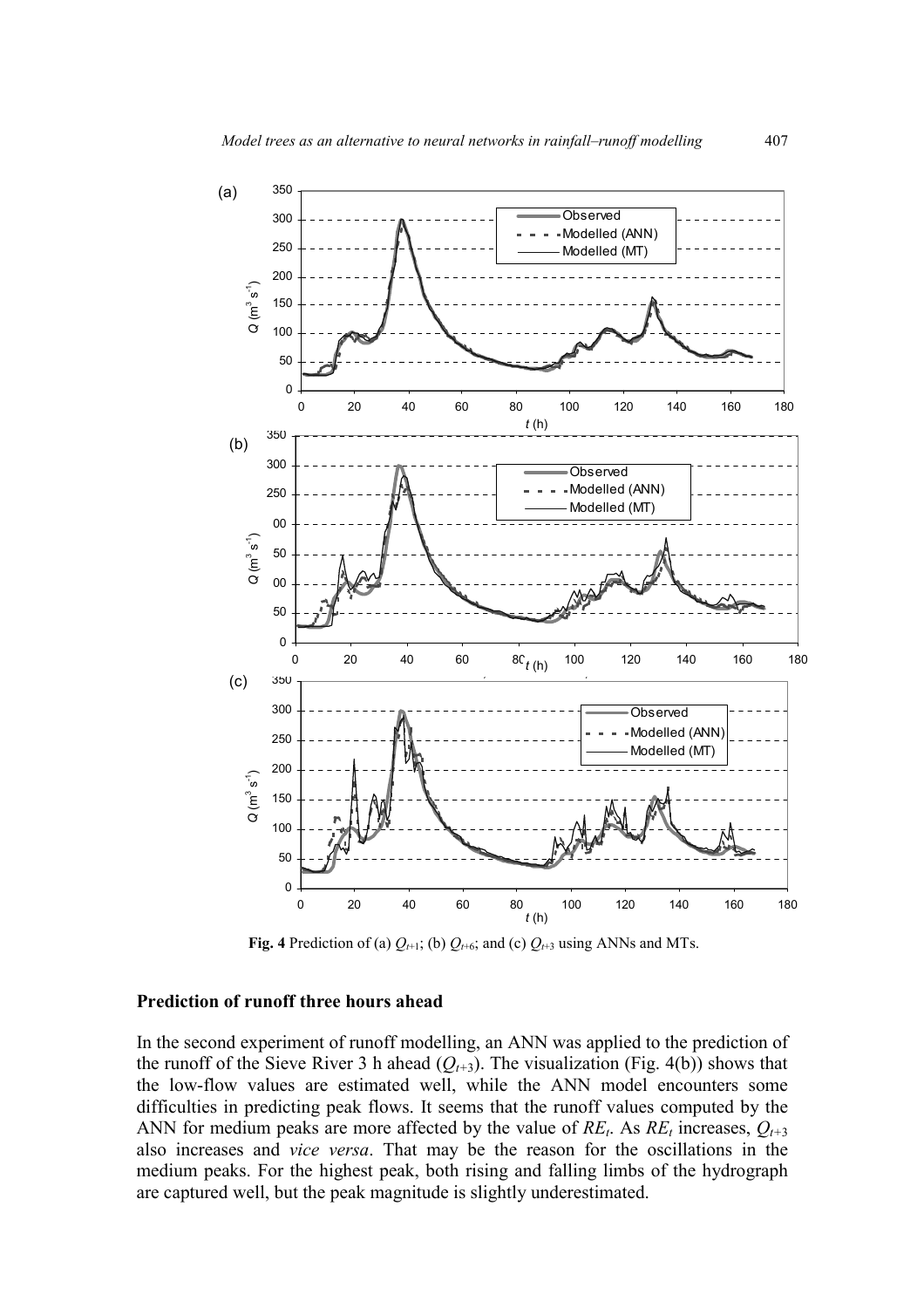The MT result (Fig. 4(b)) makes it clear that the result is good for low flows, but the peak values are not predicted well. As in the case of the ANN, there are oscillations in the prediction of medium peaks and the highest peak is underestimated.

The following is the generated model tree with the pruning factor 4:

 $Q_t$  < 51.2 :

 $|$   $Q_t \le 28.7$  : LM1 (903/5.66%)

 $|$   $Q_t$  > 28.7 : LM2 (379/13.1%)

*Qt* > 51.2 : LM3 (572/66.7%)

The following are the generated linear models:

| $LM1$ : | $Q_{t+3} = -0.0118 + 0.317RE_t + 0.124RE_{t-1} + 0.0844RE_{t-2}$ |
|---------|------------------------------------------------------------------|
|         | $-0.109RE_{t-3} + 1.09Q_t - 0.0826Q_{t-1}$                       |
| $LM2$ : | $Q_{t+3} = -0.262 + 11.9RE_t + 0.182RE_{t-1} + 8.9RE_{t-2}$      |
|         | $-0.198RE_{t-3} + 3.66Q_t - 2.67Q_{t-1}$                         |
| $LM3$ : | $Q_{t+3} = 15.5 + 25.7RE_t + 7.59RE_{t-1} - 0.0923RE_{t-3}$      |
|         | $+1.44Q_t - 0.732Q_{t-1}$                                        |

 Comparatively, the result of the ANN is slightly better than the MT (*RMSE* is 9.5% lower) with less oscillations in the medium peaks. However, the highest peak is underestimated by both of the methods.

### **Prediction of runoff six hours ahead**

As the average lag time of the catchment was found to be 6 h, in the last experiment the runoff was predicted with a lead time of maximum 6 h. Naturally, as the prediction horizon increases, the prediction becomes less accurate. This was also the case in this ANN experiment. The result is poor for high flows with much more noise in the peaks (Fig. 4(c)), the *RMSE* and *MAE* produced by the model for verification is higher with *COE* in the range of 0.8, and the low flow values are also overestimated. Therefore, the prediction of runoff 6 h ahead is not very good.

The prediction of  $Q_{t+6}$  of the MT gives similar result; it is seen from the plot that there are large errors in the high flows (Fig. 4(c)). The modelling error for verification is also high. So, the result for a 6-h ahead prediction of runoff can be considered as acceptable only conditionally.

 The following is the generated model tree. It is larger than the previous ones because an attempt to prune it to a smaller size led to the deterioration of accuracy.

 $Q_t$  < 37 :  $|$  *RE<sub>t</sub>*  $\leq$  0.0614 : LM1 (879/3.51%)  $|$  *RE<sub>t</sub>* > 0.0614 : |  $RE_t \leq 0.384$ : | |  $Q_t \leq 22.8$  : LM2 (82/7.08%)  $|$  |  $|$   $Q_t$  > 22.8 : LM3 (50/14.5%)  $|$  *RE<sub>t</sub>* > 0.384 : LM4 (89/60.5%)  $Q_t > 37$  :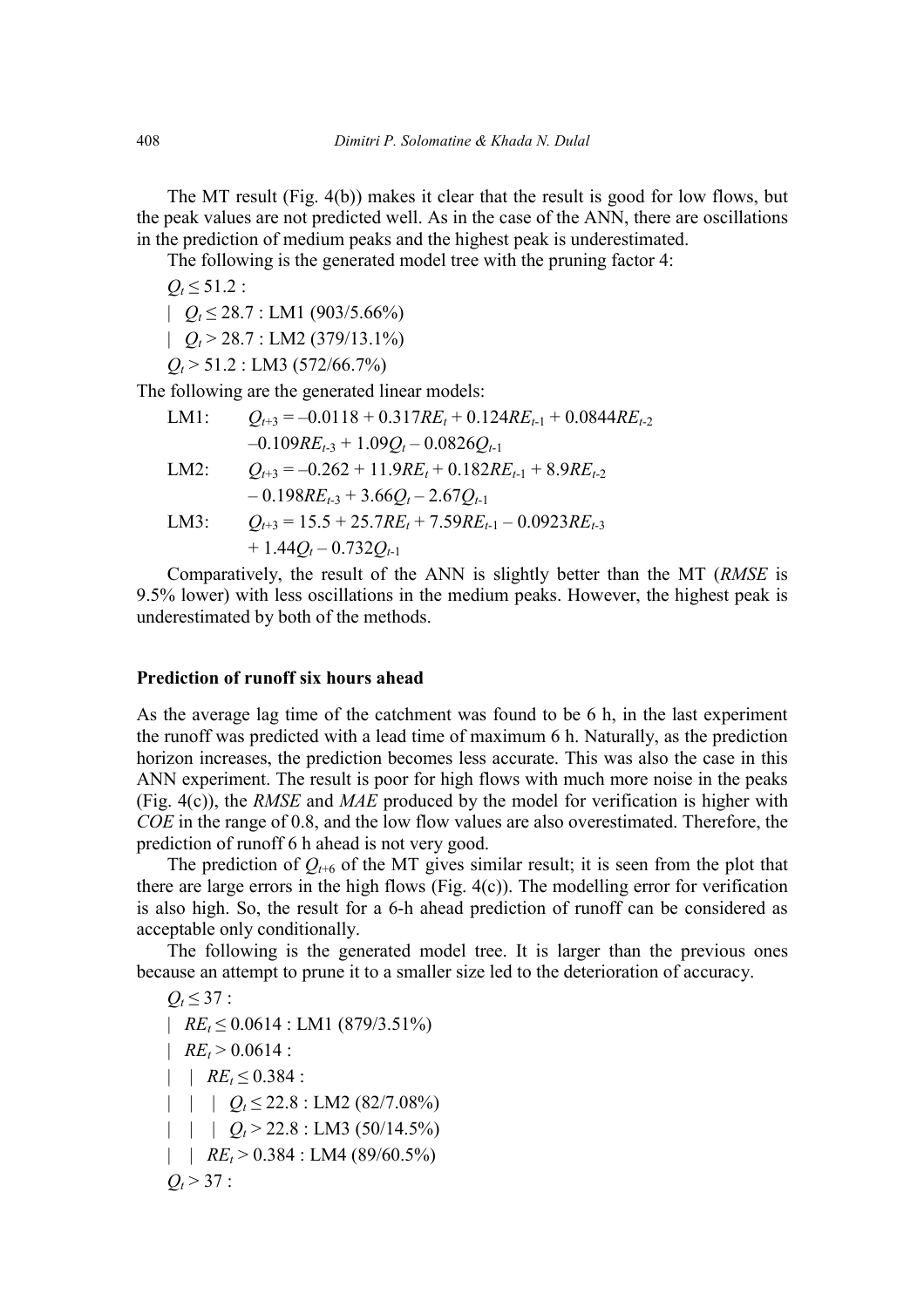$|$ *RE<sub>t</sub>* < 0.382 : |  $\vert$  *Q<sub>t</sub>*  $\leq$  70.2 : LM5 (356/24.4%)  $|$  |  $Q_t$  > 70.2 | |  $Q_t \le 103$  : LM6 (145/33.9%)  $|$  |  $|$   $Q_t$  > 103 : LM7 (80/29.1%) |  $RE_t > 0.382$ :  $|$  *RE<sub>t</sub>* < 2.04 : LM8 (135/160%) |  $RE_t > 2.04$  : LM9 (38/362%)

The following are the generated linear models:

LM1:  $Q_{t+6} = 0.622 + 1.02RE_t + 0.947Q_t$ LM2:  $Q_{t+6} = 3 + 4.08RE_t + 0.842Q_t$ LM3:  $Q_{t+6} = 17.8 + 4.08RE_t + 0.398Q_t$ LM4:  $Q_{t+6} = -32.3 + 23.5RE_t + 2.23Q_t$ LM5:  $Q_{t+6} = 5.15 + 43.6RE_t + 0.829Q_t$ LM6:  $Q_{t+6} = 42.9 + 34.5RE_t + 0.314Q_t$ LM7:  $Q_{t+6} = 45.7 + 34.2RE_t + 0.38Q_t$ LM8:  $Q_{t+6} = 33.8 + 64.3RE_t + 0.353O_t$ LM9:  $Q_{t+6} = 91.8 + 39.5RE_t + 0.535Q_t$ 

Although the performance of both of the techniques for the prediction of  $Q_{t+6}$  is quite poor, the ANN has slightly lower error than the MT.

### **CONCLUSIONS**

For the runoff modelling experiments of the Sieve catchment using ANNs and MTs, it was found that both techniques performed very well for runoff prediction with short lead times (1 and 3 h), while both failed to produce good results for runoff prediction with higher lead times (6 h). The prediction of runoff 1 h ahead is satisfactory because the input space contains the most recent information as well as appropriately lagged information. For instance, the lagged rainfall values provide the model with information about when the rain started, and the recent runoff values tell the model where the hydrograph starts rising, reaches the peak and starts falling. It is noteworthy for runoff prediction with a lead time of 6 h that peaks are predicted poorly with either overestimation or underestimation of the observed hydrographs.

 In this study, the higher errors for the higher prediction lead times may be due to the following factors:

- Inadequacy in the information carrying capacity of the available data: the data set contains many values at the low flow part which are reproduced well by the model, whereas it contains less information for high flow parts, which may be insufficient to learn the flood hydrograph part.
- Inability of the model to identify saturation excess runoff and infiltration excess runoff: for example, in the prediction of  $Q_{t+6}$ , it was seen that the medium peaks are overestimated with noisy oscillations. This is due to the fact that the runoff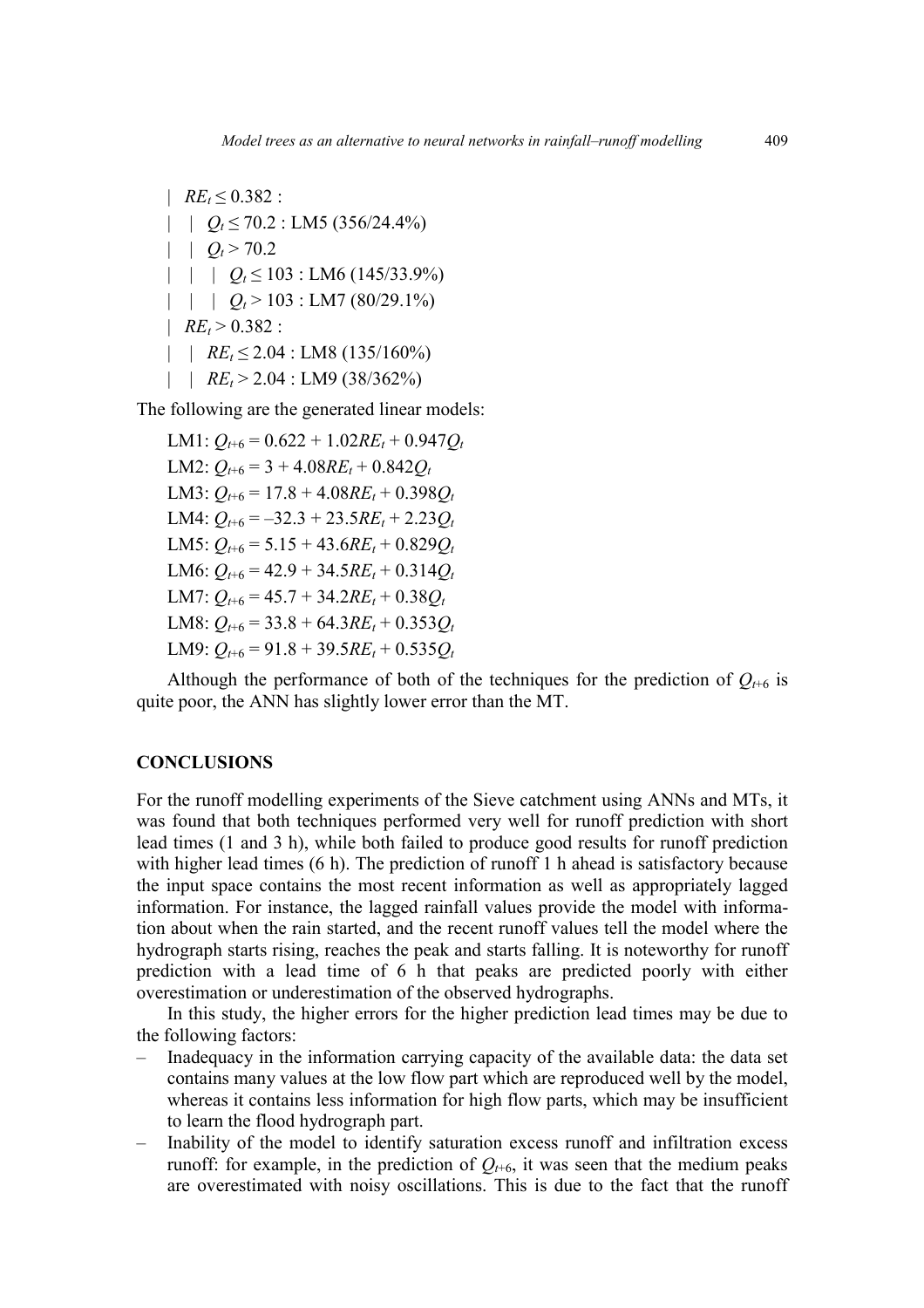generated by the model is increased immediately when *REt* is increased and *vice versa*. In reality, it should be saturation excess runoff, and the increase in *Q* should start after 6 h as a lagged effect of rainfall.

Lack of recent information in model structure: for the prediction of  $Q_{t+3}$  and  $Q_{t+6}$ , the latest information is the information at time *t*. Although there are lagged rainfall values up to 6 h, there are no recent values of runoff to provide the information about the proper rising and falling time of the hydrograph, as in the case of  $Q_{t+1}$  prediction. That is why the model cannot appropriately learn the relationship in high flow parts.

 Looking at the relative performance of the two techniques (ANNs and MTs) for runoff modelling of the Sieve catchment, the following was found:

- For 1-h ahead prediction of runoff, the performance of both techniques was almost the same. In this particular experiment, the MT was slightly more accurate. It shows that MTs are also able to learn rainfall–runoff relationships like ANNs when the dataset contains all possible information.
- For a 3- and 6-h ahead prediction of runoff, the results of the ANN were slightly better than those of the MT in terms of both performance measures and fitness of predicted hydrograph. This discrepancy may be due to the splitting criteria of the input space to build linear models at the leaves. Model trees do not use all available attributes to make linear models at any leaf. Only those attributes which fulfil the conditions of certain criteria (standard deviation reduction in this case) go under one sub-tree, terminating to a leaf. It is likely that the influencing attribute in reality may not be there which may be the reason for poorer performance. On the other hand, learning in ANNs is different from MTs, i.e. the iterative learning process allows for ultimate model refining.

 In conclusion, it is important to stress that the ANN is not the only data-driven model that can be used in hydrology or elsewhere. Attention to ANNs is without any doubt justifiable, but other models deserve attention as well. (The situation can be compared to a genetic algorithm that is widely and successfully used but is not the most efficient multi-extremum optimization technique.) One feature of ANNs that is often criticized by some hydrologists is that they do not reveal anything about the structure of the function that they represent. It is believed that the physics is locked up in the ANN model in the connection weights and threshold values, but these are not easily interpretable.

 An MT approach can partly resolve this problem. The model setting is very easy, the training is very fast, and the generated result (simple linear equations) is understandable. The equations are not really physically interpretable but they allow for a quick check of the calculation of the predicted flow. The rules and equations can be easily implemented in a spreadsheet and they use the language of statistics that could be more appealing to some hydrologists than neural networks or soft computing. Another feature of MTs is that they generate "local" models that are, in principle, more accurate since they correspond to different flow regimes. An MT approach allows one to generate a family of models with different complexity and accuracy.

 The next step, which is currently being undertaken, is to try to build a modular model (mixture of models, or committee machines) by using the M5 algorithm for splitting the space but using nonlinear local models, for example ANNs, in the leaves of a resulting model tree.